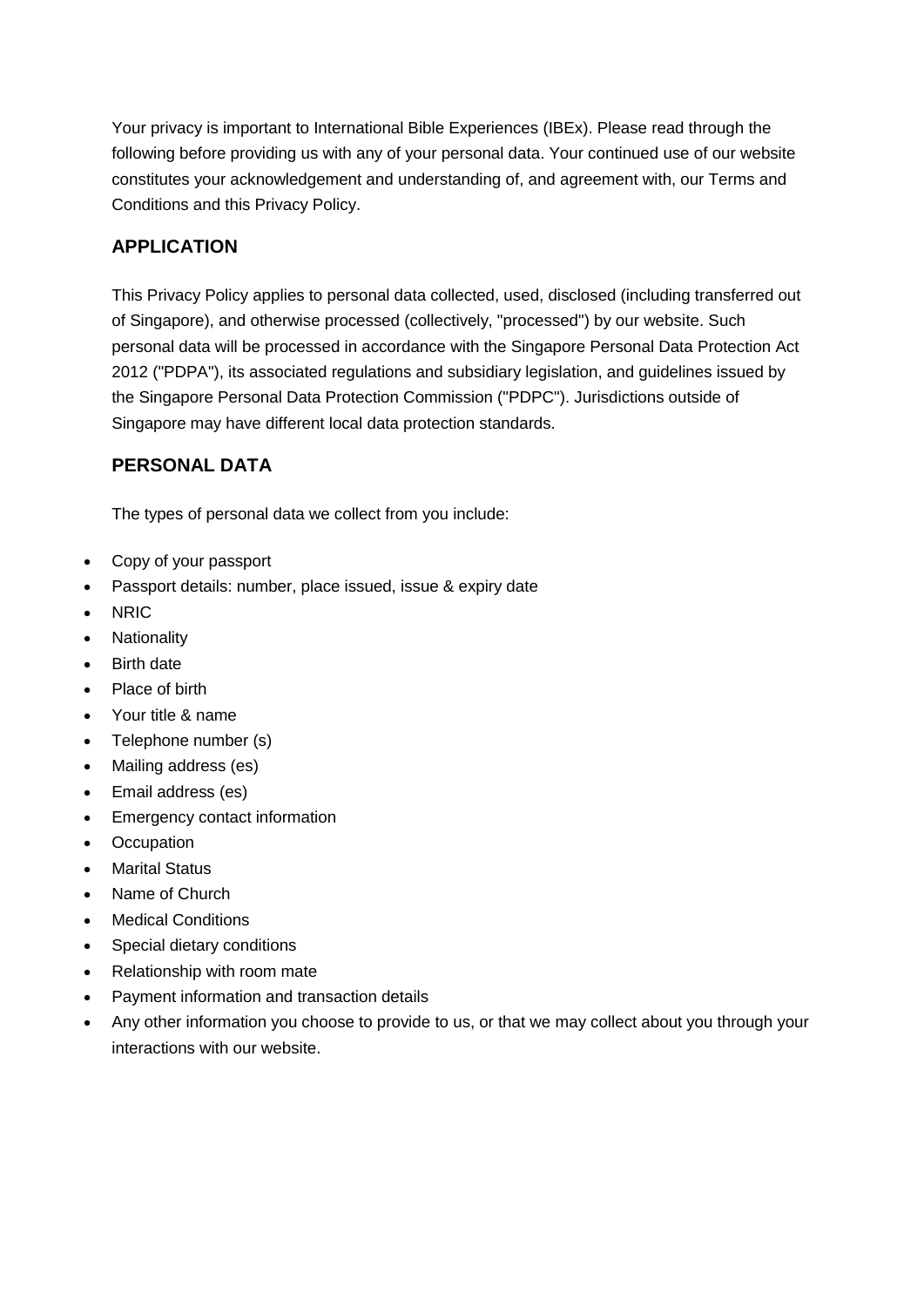Your personal data is collected when you:

- Sign up for our Bible Land Tours, Bible Mission Trips, events or special programmes with us.
- Fill in any forms on our website
- Submit any comment, question or feedback to us, or contact or correspond with us in any way
- Make purchases of goods or services through our website.

Your personal data will be used for the following purposes:

- To facilitate your access to our website or if applicable the creation of your user account with our website,
- To send you updates via email, post or telephone where appropriate.
- To answer your queries, respond to your comments and feedback or provide you with assistance in any other way.
- To facilitate the booking of Bible Land Tours, Bible Mission Trips, events or special programmes or purchases of goods and services; and
- Our related entities
- Third-party service providers who are employed to perform business and administrative functions.
- Third party businesses with whom we collaborate
- Government bodies
- Your personal data may be transferred out of Singapore, Such transfers will be carried out in accordance with the PDPA. Third parties, with the exception of Government bodies and other public agencies, are subject to data protection obligations and may only use your personal data to perform the necessary functions.
- To customize the content of the website and our emails to suit your individual interests or purposes and selectively display best-matched pages to you.

We do not sell or trade your personal data to external parties.

We may disclose or transfer personal data as otherwise permitted or required by law, including for compliance with regulations on anti-money laundering and countering the financing of terrorism.

#### **WEBSITE COOKIES**

When you visit our website, we may assign your web browser one or more website cookies. Cookies are small text files used to enhance your registering experience, including, but not limited to, maintaining current login, and providing a unique identifier for website statistics.

We may use cookies and web-beacons on the website for the following purposes: